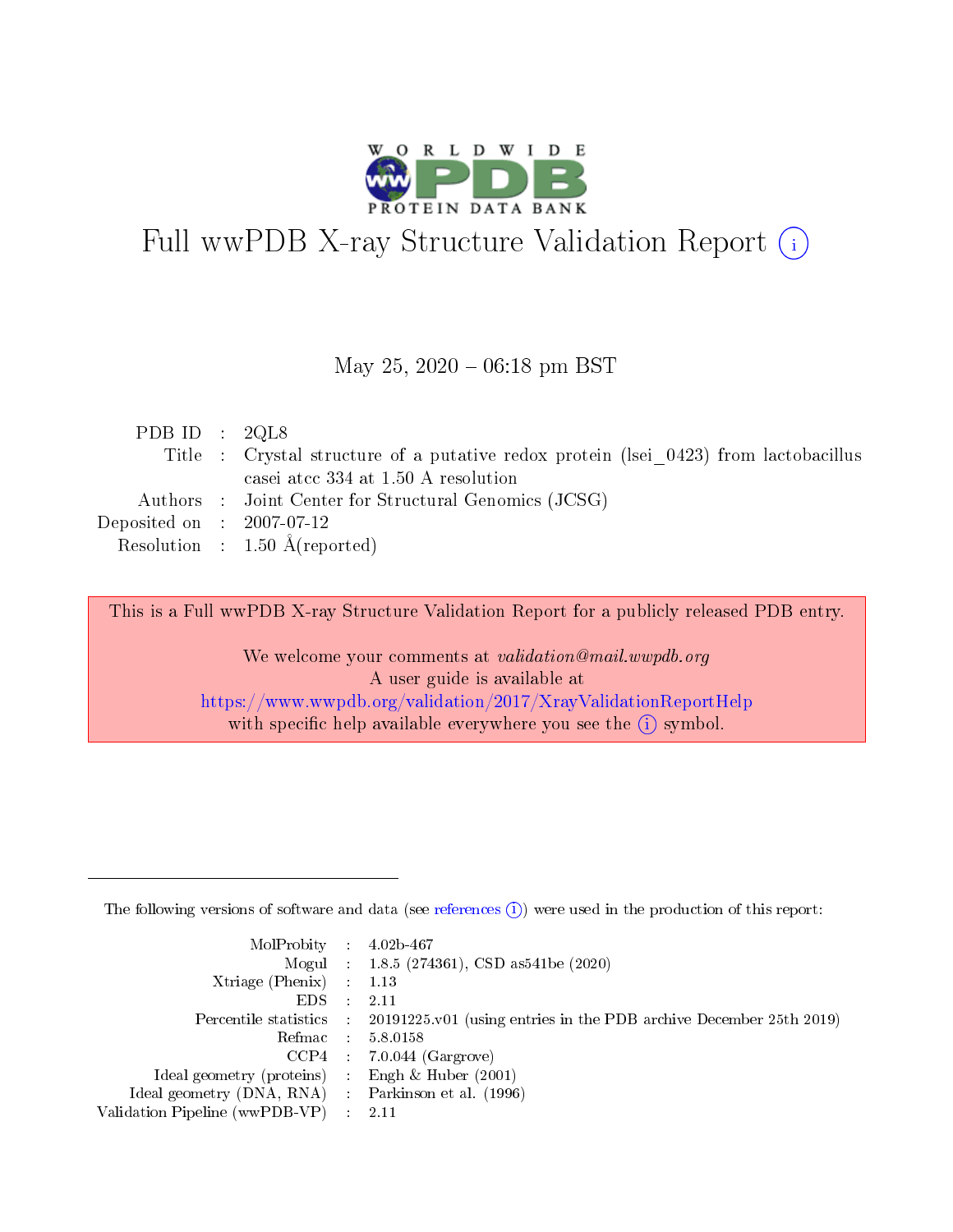# 1 [O](https://www.wwpdb.org/validation/2017/XrayValidationReportHelp#overall_quality)verall quality at a glance  $(i)$

The following experimental techniques were used to determine the structure: X-RAY DIFFRACTION

The reported resolution of this entry is 1.50 Å.

Percentile scores (ranging between 0-100) for global validation metrics of the entry are shown in the following graphic. The table shows the number of entries on which the scores are based.



| Metric                | Whole archive<br>$(\#\text{Entries})$ | Similar resolution<br>(#Entries, resolution range( $\AA$ )) |
|-----------------------|---------------------------------------|-------------------------------------------------------------|
| $R_{free}$            | 130704                                | $2936(1.50-1.50)$                                           |
| Clashscore            | 141614                                | $3144(1.50-1.50)$                                           |
| Ramachandran outliers | 138981                                | $3066(1.50-1.50)$                                           |
| Sidechain outliers    | 138945                                | $3064(1.50-1.50)$                                           |
| RSRZ outliers         | 127900                                | $2884(1.50-1.50)$                                           |

The table below summarises the geometric issues observed across the polymeric chains and their fit to the electron density. The red, orange, yellow and green segments on the lower bar indicate the fraction of residues that contain outliers for  $>=3, 2, 1$  and 0 types of geometric quality criteria respectively. A grey segment represents the fraction of residues that are not modelled. The numeric value for each fraction is indicated below the corresponding segment, with a dot representing fractions  $\epsilon=5\%$  The upper red bar (where present) indicates the fraction of residues that have poor fit to the electron density. The numeric value is given above the bar.

| Mol | Chain   Length | Quality of chain |              |  |
|-----|----------------|------------------|--------------|--|
|     | 143            | 6%<br>94%        | . .          |  |
|     | 143            | 5%<br>97%        | $\cdot\cdot$ |  |

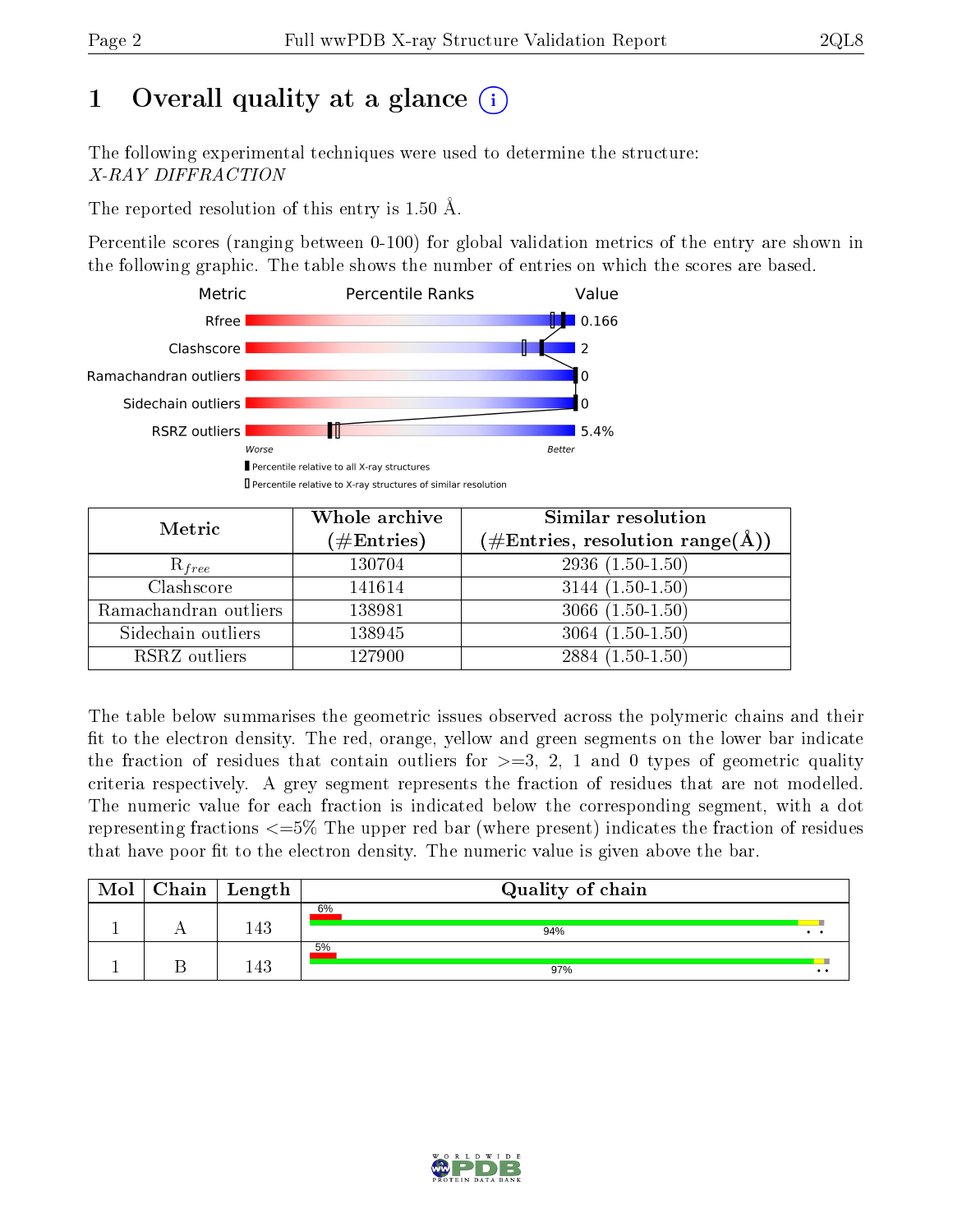# 2 Entry composition  $\left( \cdot \right)$

There are 4 unique types of molecules in this entry. The entry contains 2729 atoms, of which 0 are hydrogens and 0 are deuteriums.

In the tables below, the ZeroOcc column contains the number of atoms modelled with zero occupancy, the AltConf column contains the number of residues with at least one atom in alternate conformation and the Trace column contains the number of residues modelled with at most 2 atoms.

Molecule 1 is a protein called Putative redox protein.

| Mol | Chain   Residues | Atoms                                    |     |  |           |  | $ZeroOcc \mid AltConf \mid Trace$ |  |  |
|-----|------------------|------------------------------------------|-----|--|-----------|--|-----------------------------------|--|--|
|     | 141              | Total C N O S Se<br>1150 726 193 227 2 2 |     |  |           |  |                                   |  |  |
|     | 141              | Total C N O S Se<br>$1094\,$             | 689 |  | 185 216 2 |  |                                   |  |  |

There are 8 discrepancies between the modelled and reference sequences:

| Chain        | Residue | Modelled   | Actual     | Comment          | Reference  |
|--------------|---------|------------|------------|------------------|------------|
| A            |         | <b>GLY</b> |            | LEADER SEQUENCE  | UNP Q03BZ3 |
| $\mathsf{A}$ |         | <b>MSE</b> | <b>MET</b> | MODIFIED RESIDUE | UNP Q03BZ3 |
| А            | 39      | <b>MSE</b> | <b>MET</b> | MODIFIED RESIDUE | UNP Q03BZ3 |
| А            | 100     | <b>MSE</b> | <b>MET</b> | MODIFIED RESIDUE | UNP Q03BZ3 |
| B            |         | <b>GLY</b> |            | LEADER SEQUENCE  | UNP Q03BZ3 |
| B            |         | <b>MSE</b> | <b>MET</b> | MODIFIED RESIDUE | UNP Q03BZ3 |
| B            | 39      | <b>MSE</b> | <b>MET</b> | MODIFIED RESIDUE | UNP Q03BZ3 |
| B            | 100     | <b>MSE</b> | <b>MET</b> | MODIFIED RESIDUE | Q03BZ3     |

• Molecule 2 is BENZOIC ACID (three-letter code: BEZ) (formula:  $C_7H_6O_2$ ).

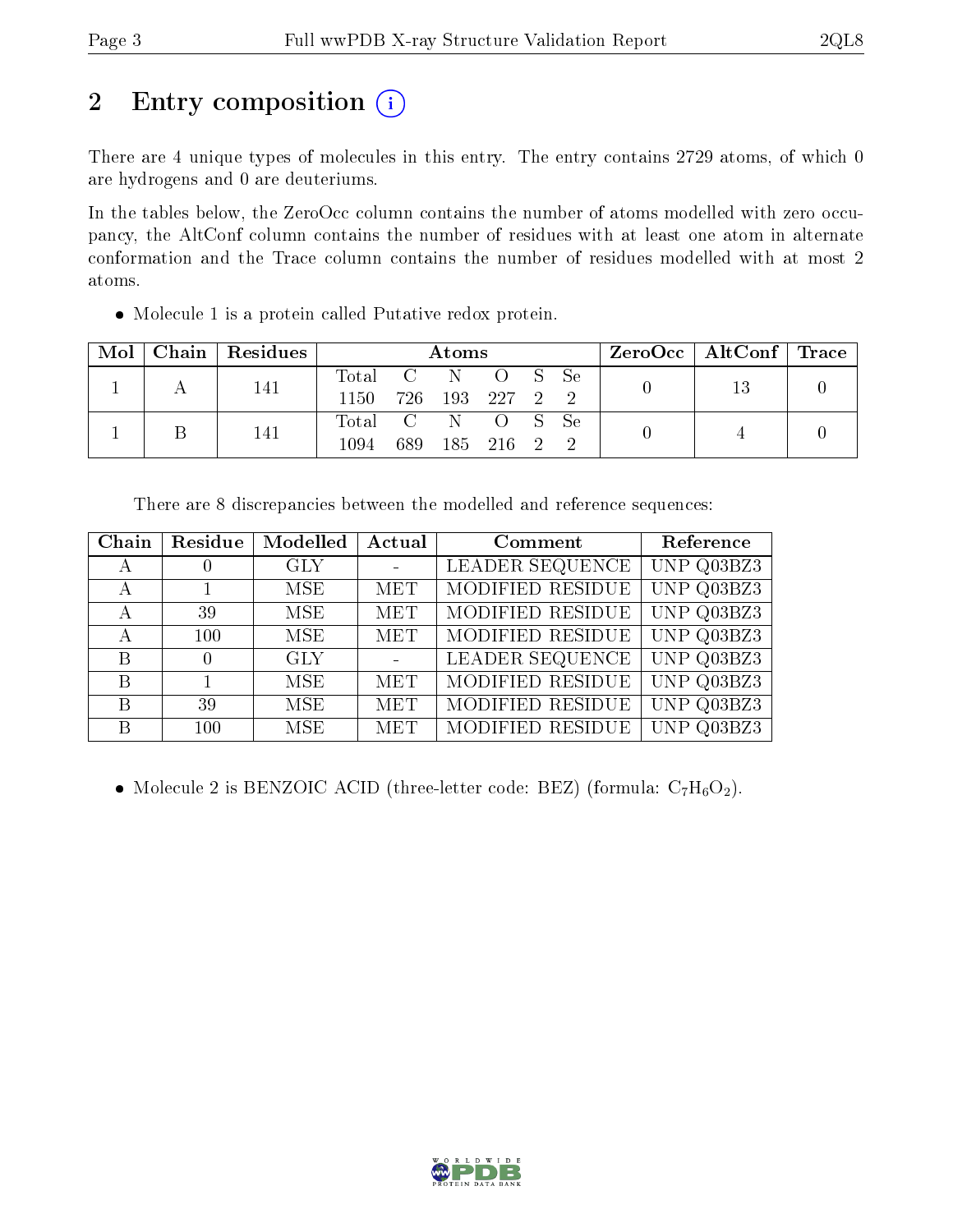

|  | Mol   Chain   Residues | Atoms     | ZeroOcc   AltConf |
|--|------------------------|-----------|-------------------|
|  |                        | Total C O |                   |
|  |                        |           |                   |
|  |                        | Total C O |                   |
|  |                        |           |                   |

 $\bullet$  Molecule 3 is 1,2-ETHANEDIOL (three-letter code: EDO) (formula:  $\rm{C_2H_6O_2}).$ 



|  | Mol   Chain   Residues | Atoms     | ZeroOcc   AltConf |
|--|------------------------|-----------|-------------------|
|  |                        | Total C O |                   |
|  |                        | Total C O |                   |

 $Continued on next page...$ 

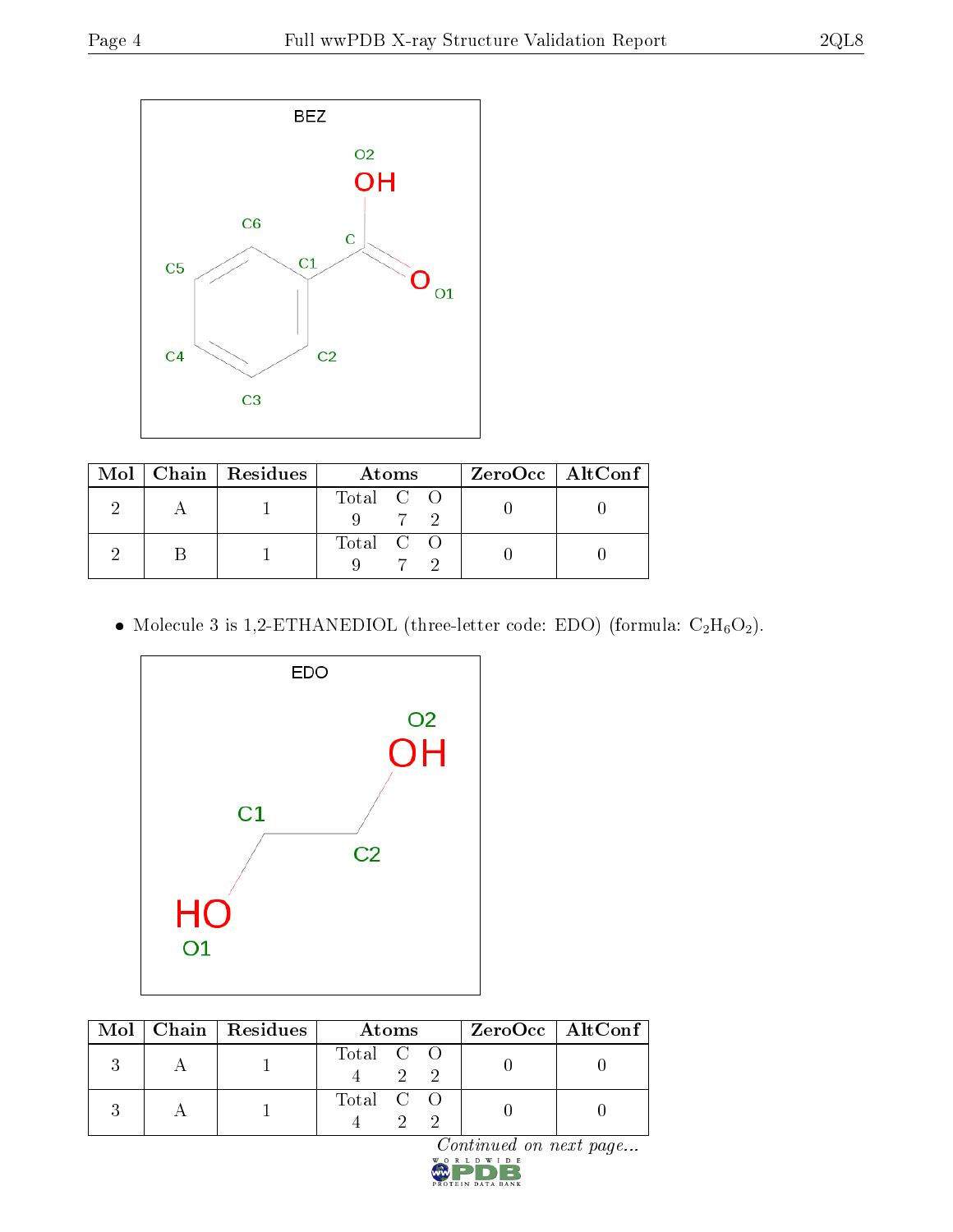Continued from previous page...

| Mol | $\overline{\text{Chain}}$ | Residues     | Atoms                                                                        | ZeroOcc          | AltConf          |
|-----|---------------------------|--------------|------------------------------------------------------------------------------|------------------|------------------|
| 3   | A                         | $\mathbf{1}$ | Total<br>$\Omega$<br>C<br>$\overline{2}$<br>$\overline{2}$<br>4              | $\overline{0}$   | $\left( \right)$ |
| 3   | A                         | $\mathbf{1}$ | $\rm C$<br>Total<br>$\Omega$<br>$\overline{2}$<br>$\overline{2}$<br>4        | $\boldsymbol{0}$ | 0                |
| 3   | A                         | $\mathbf{1}$ | $\Omega$<br>Total<br>С<br>$\overline{4}$<br>$\overline{2}$<br>$\overline{2}$ | $\overline{0}$   | 0                |
| 3   | A                         | $\mathbf{1}$ | Total<br>C<br>$\Omega$<br>$\overline{2}$<br>$\overline{4}$<br>$\overline{2}$ | $\overline{0}$   | 0                |
| 3   | Β                         | $\mathbf{1}$ | Total<br>$\mathcal{C}$<br>$\Omega$<br>$\overline{2}$<br>$\overline{2}$<br>4  | $\boldsymbol{0}$ | 0                |
| 3   | Β                         | 1            | Total<br>C<br>$\Omega$<br>$\overline{2}$<br>$\overline{2}$<br>4              | $\overline{0}$   | 0                |
| 3   | B                         |              | Total<br>C<br>$\Omega$<br>$\overline{2}$<br>$\overline{2}$<br>4              | $\left( \right)$ | ( )              |

Molecule 4 is water.

|  | Mol   Chain   Residues | Atoms               | $ZeroOcc$   AltConf |
|--|------------------------|---------------------|---------------------|
|  | 202                    | Total<br>202<br>202 |                     |
|  | 229                    | Total<br>229<br>229 |                     |

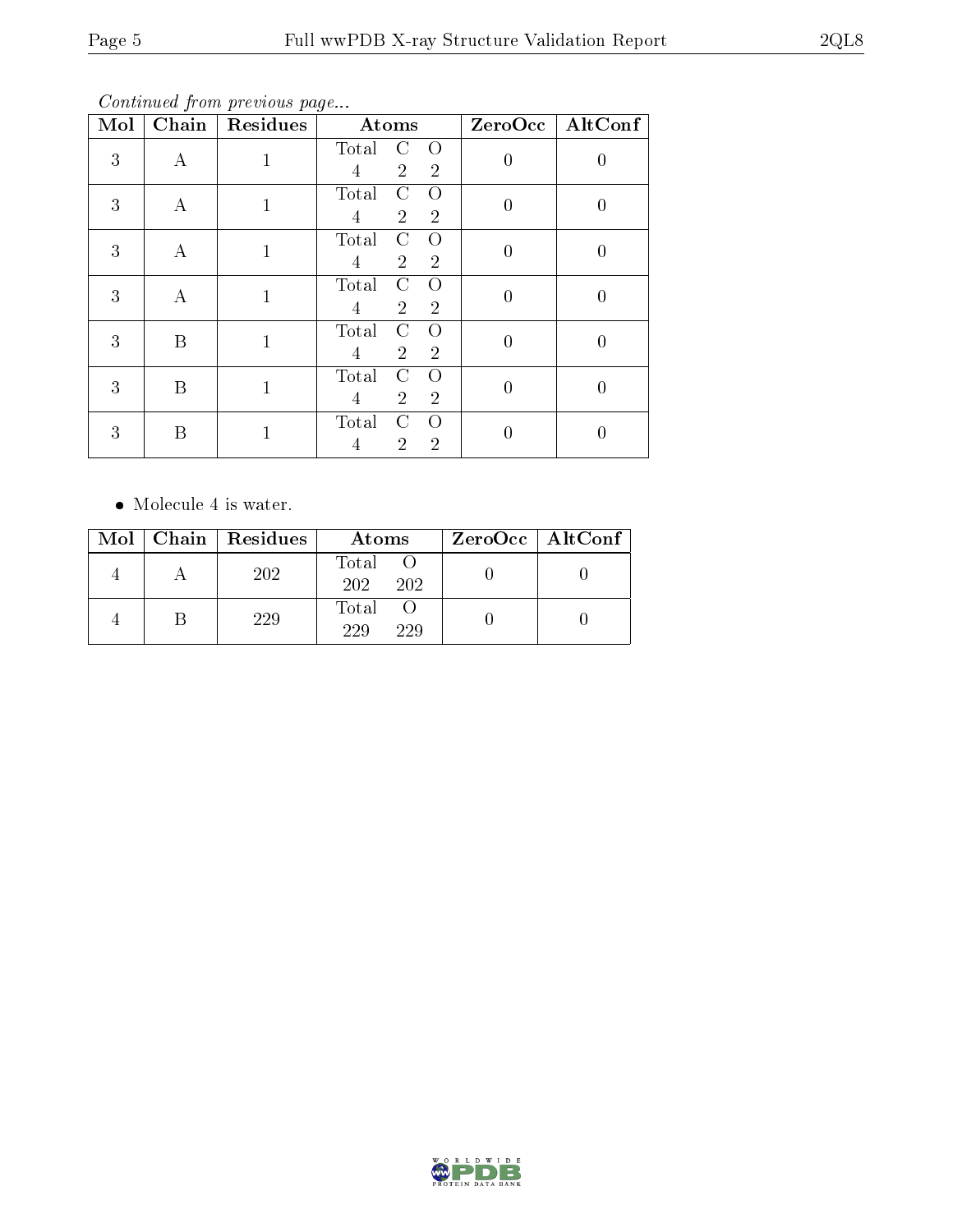# 3 Residue-property plots  $(i)$

These plots are drawn for all protein, RNA and DNA chains in the entry. The first graphic for a chain summarises the proportions of the various outlier classes displayed in the second graphic. The second graphic shows the sequence view annotated by issues in geometry and electron density. Residues are color-coded according to the number of geometric quality criteria for which they contain at least one outlier: green  $= 0$ , yellow  $= 1$ , orange  $= 2$  and red  $= 3$  or more. A red dot above a residue indicates a poor fit to the electron density (RSRZ  $> 2$ ). Stretches of 2 or more consecutive residues without any outlier are shown as a green connector. Residues present in the sample, but not in the model, are shown in grey.

• Molecule 1: Putative redox protein



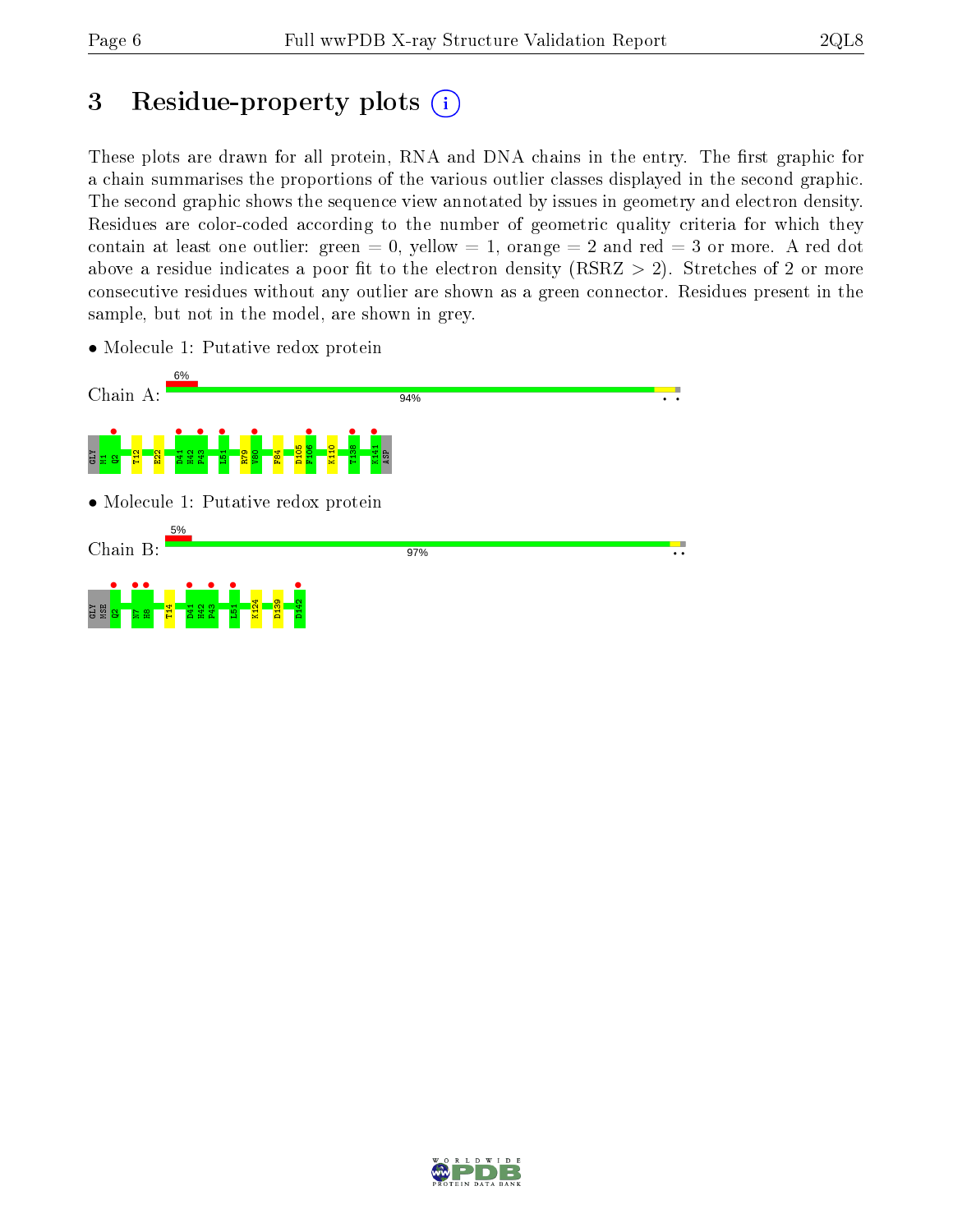# 4 Data and refinement statistics  $(i)$

| Property                                                         | Value                                            | Source     |
|------------------------------------------------------------------|--------------------------------------------------|------------|
| Space group                                                      | P 43 21 2                                        | Depositor  |
| Cell constants                                                   | 81.99Å 129.88Å<br>$81.99\rm\AA$                  | Depositor  |
| a, b, c, $\alpha$ , $\beta$ , $\gamma$                           | $90.00^{\circ}$ $90.00^{\circ}$<br>$90.00^\circ$ |            |
| Resolution $(A)$                                                 | $29.76 - 1.50$                                   | Depositor  |
|                                                                  | $29.77 - 1.50$                                   | <b>EDS</b> |
| % Data completeness                                              | $99.8(29.76-1.50)$                               | Depositor  |
| (in resolution range)                                            | $99.9(29.77-1.50)$                               | <b>EDS</b> |
| $R_{merge}$                                                      | 0.04                                             | Depositor  |
| $\mathrm{R}_{sym}$                                               | (Not available)                                  | Depositor  |
| $\langle I/\sigma(I) \rangle^{-1}$                               | $2.79$ (at 1.50Å)                                | Xtriage    |
| Refinement program                                               | REFMAC 5.2.0019, PHENIX                          | Depositor  |
|                                                                  | 0.135<br>0.159<br>$\mathbf{A}$                   | Depositor  |
| $R, R_{free}$                                                    | 0.143,<br>0.166                                  | DCC        |
| $\mathcal{R}_{free}$ test set                                    | $3613$ reflections $(5.06\%)$                    | wwPDB-VP   |
| Wilson B-factor $(A^2)$                                          | 17.5                                             | Xtriage    |
| Anisotropy                                                       | 0.011                                            | Xtriage    |
| Bulk solvent $k_{sol}(\text{e}/\text{A}^3), B_{sol}(\text{A}^2)$ | 0.35, 50.0                                       | <b>EDS</b> |
| L-test for twinning <sup>2</sup>                                 | $< L >$ = 0.48, $< L2 >$ = 0.31                  | Xtriage    |
| Estimated twinning fraction                                      | No twinning to report.                           | Xtriage    |
| $F_o, F_c$ correlation                                           | 0.97                                             | <b>EDS</b> |
| Total number of atoms                                            | 2729                                             | wwPDB-VP   |
| Average B, all atoms $(A^2)$                                     | 22.0                                             | wwPDB-VP   |

Xtriage's analysis on translational NCS is as follows: The largest off-origin peak in the Patterson function is  $3.97\%$  of the height of the origin peak. No significant pseudotranslation is detected.

<sup>&</sup>lt;sup>2</sup>Theoretical values of  $\langle |L| \rangle$ ,  $\langle L^2 \rangle$  for acentric reflections are 0.5, 0.333 respectively for untwinned datasets, and 0.375, 0.2 for perfectly twinned datasets.



<span id="page-6-1"></span><span id="page-6-0"></span><sup>1</sup> Intensities estimated from amplitudes.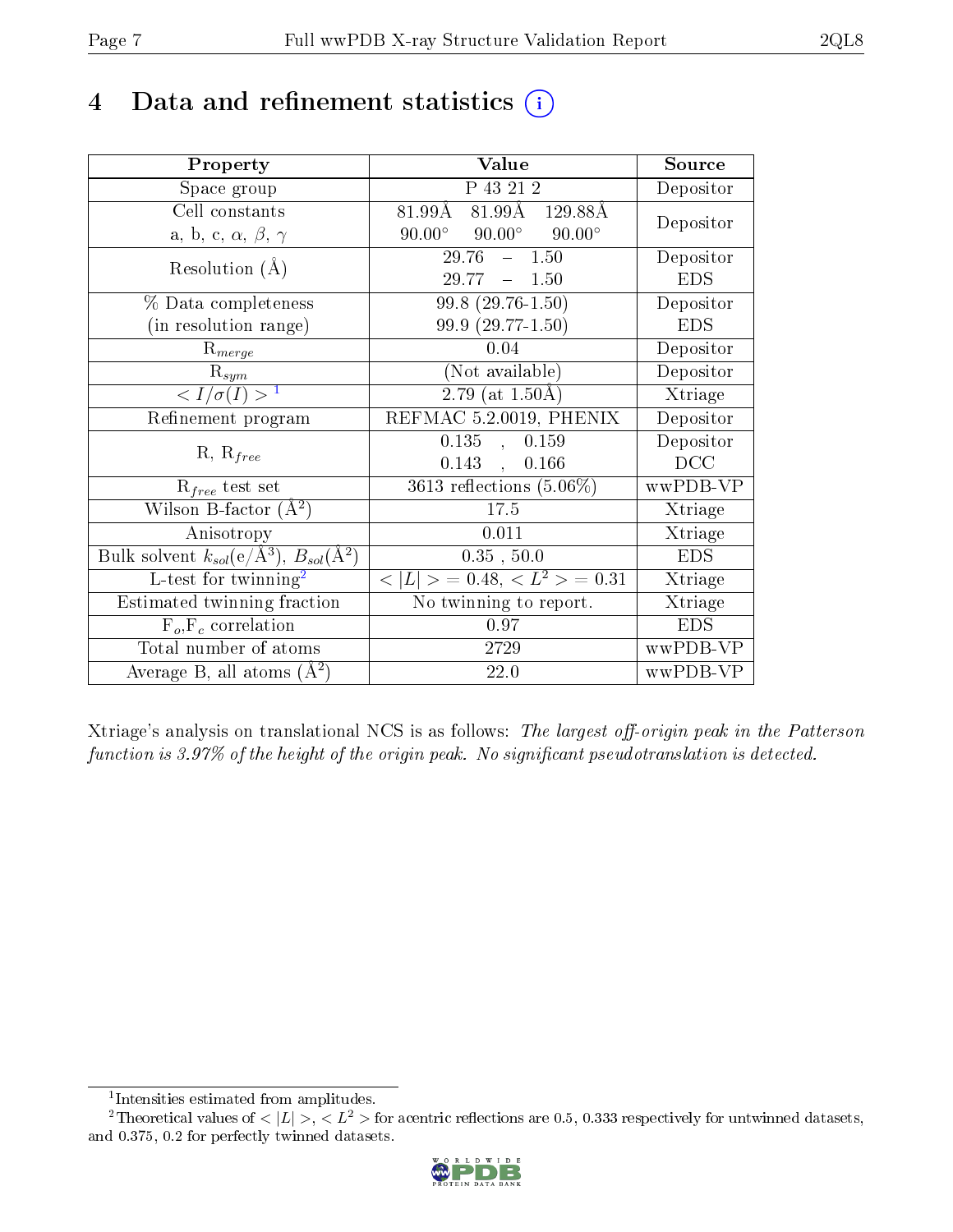# 5 Model quality  $(i)$

# 5.1 Standard geometry  $(i)$

Bond lengths and bond angles in the following residue types are not validated in this section: BEZ, EDO

The Z score for a bond length (or angle) is the number of standard deviations the observed value is removed from the expected value. A bond length (or angle) with  $|Z| > 5$  is considered an outlier worth inspection. RMSZ is the root-mean-square of all Z scores of the bond lengths (or angles).

| Mol | Chain |       | Bond lengths       | Bond angles |                     |  |
|-----|-------|-------|--------------------|-------------|---------------------|--|
|     |       | RMSZ  | $\# Z >5$          | RMSZ        | # $ Z  > 5$         |  |
|     |       | 0.71  | 0/1216             | 0.81        | $1/1647(0.1\%)$     |  |
|     |       | 0.81  | $1/1127(0.1\%)$    | 0.81        | $1/1529(0.1\%)$     |  |
| AH  |       | 0. 76 | $1/2343$ $(0.0\%)$ | 0.81        | $(0.1\%)$<br>2/3176 |  |

All (1) bond length outliers are listed below:

|  |  |                             | $\mid$ Mol $\mid$ Chain $\mid$ Res $\mid$ Type $\mid$ Atoms $\mid$ $\mid$ Z $\mid$ Observed(A) $\mid$ Ideal(A) $\mid$ |  |
|--|--|-----------------------------|-----------------------------------------------------------------------------------------------------------------------|--|
|  |  | $124$   LYS   CD-CE   -6.08 |                                                                                                                       |  |

All (2) bond angle outliers are listed below:

| Mol | $\vert$ Chain $\vert$ Res $\vert$ Type |         |      | Atoms                           |      | Observed( $^o$ )   Ideal( $^o$ ) |        |
|-----|----------------------------------------|---------|------|---------------------------------|------|----------------------------------|--------|
|     |                                        | $105\,$ | A SP | $\vert$ CB-CG-OD2 $\vert$ -7.12 |      | 111 89                           | 118.30 |
|     |                                        | 139     | A SP | CB-CG-OD1                       | 7.03 | 124.63                           | 118.30 |

There are no chirality outliers.

There are no planarity outliers.

### 5.2 Too-close contacts  $(i)$

In the following table, the Non-H and H(model) columns list the number of non-hydrogen atoms and hydrogen atoms in the chain respectively. The H(added) column lists the number of hydrogen atoms added and optimized by MolProbity. The Clashes column lists the number of clashes within the asymmetric unit, whereas Symm-Clashes lists symmetry related clashes.

| Mol |      |              | Chain   Non-H   H(model)   H(added)   Clashes   Symm-Clashes |
|-----|------|--------------|--------------------------------------------------------------|
|     | 150  |              |                                                              |
|     | 1094 | $06^{\circ}$ |                                                              |
|     |      |              |                                                              |

Continued on next page...

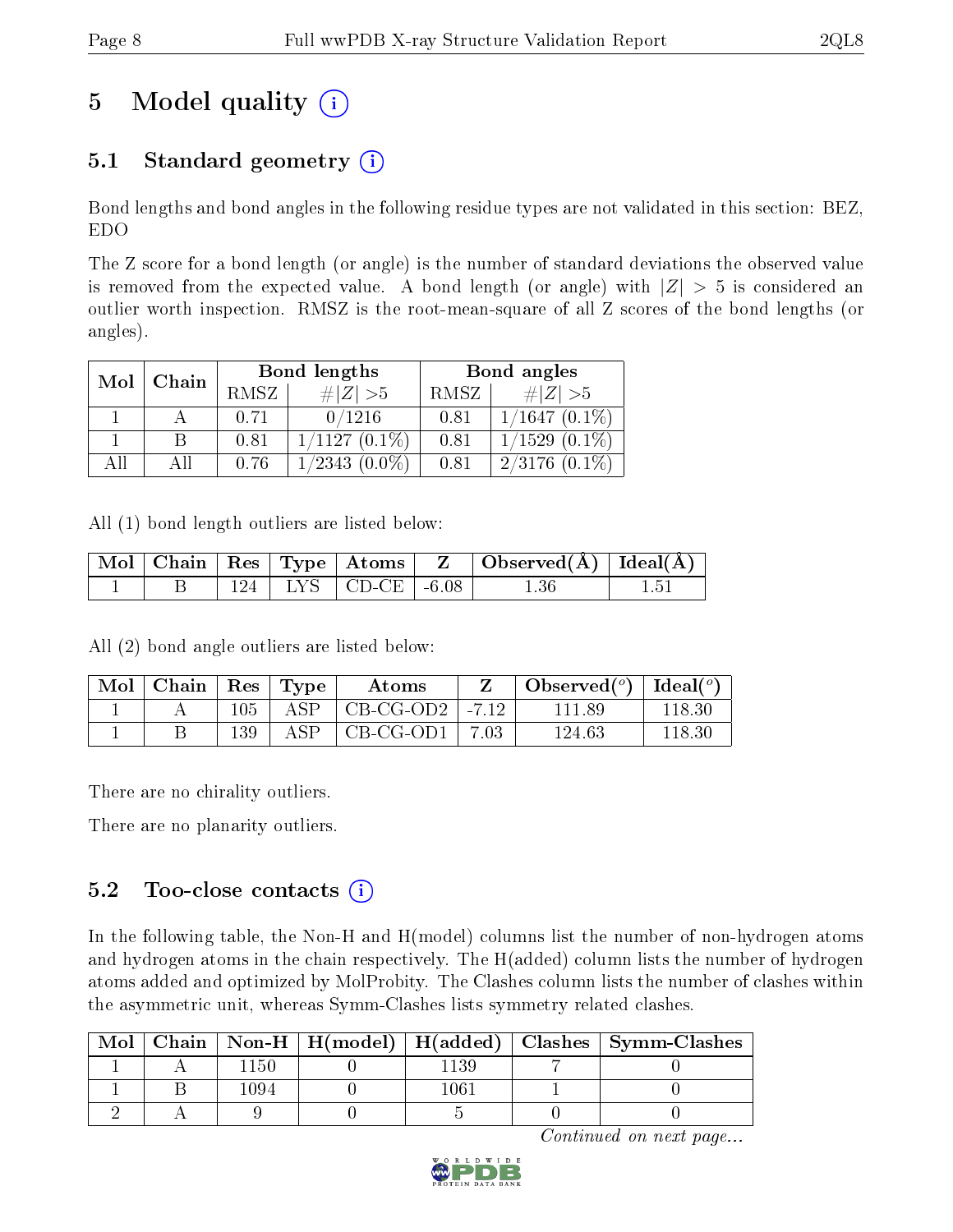|  |      |      | Mol   Chain   Non-H   H(model)   H(added)   Clashes   Symm-Clashes |
|--|------|------|--------------------------------------------------------------------|
|  |      |      |                                                                    |
|  |      | 36   |                                                                    |
|  | 1 ດ  |      |                                                                    |
|  | 202  |      |                                                                    |
|  | 229  |      |                                                                    |
|  | 2729 | 2264 |                                                                    |

Continued from previous page...

The all-atom clashscore is defined as the number of clashes found per 1000 atoms (including hydrogen atoms). The all-atom clashscore for this structure is 2.

All (8) close contacts within the same asymmetric unit are listed below, sorted by their clash magnitude.

| Atom-1             | Atom-2                          | Interatomic<br>distance $(A)$ | Clash<br>overlap $(A)$ |
|--------------------|---------------------------------|-------------------------------|------------------------|
| 1:A:12[B]:THR:CG2  | 4:A:268:HOH:O                   | 2.21                          | 0.89                   |
| 1:A:12[B]:THR:HG22 | 4:A:268:HOH:O                   | 1.84                          | 0.71                   |
| 1:A:110[B]:LYS:HG3 | 4:A:325:HOH:O                   | 1.94                          | 0.68                   |
| 3:A:149:EDO:H12    | 4:A:284:HOH:O                   | 2.01                          | 0.59                   |
| 1:A:12[B]:THR:HG21 | 4:A:268:HOH:O                   | 1.96                          | 0.57                   |
| 1:A:22[A]:GLU:HG2  | 4:A:223:HOH:O                   | 2.09                          | 0.53                   |
| 1:A:79:ARG:HD2     | $1:B:14[B]:\overline{THR:HG21}$ | 1.95                          | 0.48                   |
| 1: A:84:PHE:CE1    | 3:A:149:EDO:H11                 | 2.52                          | 0.44                   |

There are no symmetry-related clashes.

# 5.3 Torsion angles  $(i)$

#### 5.3.1 Protein backbone (i)

In the following table, the Percentiles column shows the percent Ramachandran outliers of the chain as a percentile score with respect to all X-ray entries followed by that with respect to entries of similar resolution.

The Analysed column shows the number of residues for which the backbone conformation was analysed, and the total number of residues.

| Mol | Chain | Analysed          | Favoured    | Allowed   Outliers | Percentiles |               |
|-----|-------|-------------------|-------------|--------------------|-------------|---------------|
|     |       | $153/143$ (107\%) | $150(98\%)$ | $3(2\%)$           |             | 100     100   |
|     |       | $143/143$ (100\%) | $142(99\%)$ | $1(1\%)$           |             | $100$   $100$ |
| All | Αll   | $296/286(104\%)$  | 292 (99%)   | $4(1\%)$           | 100         | 100           |

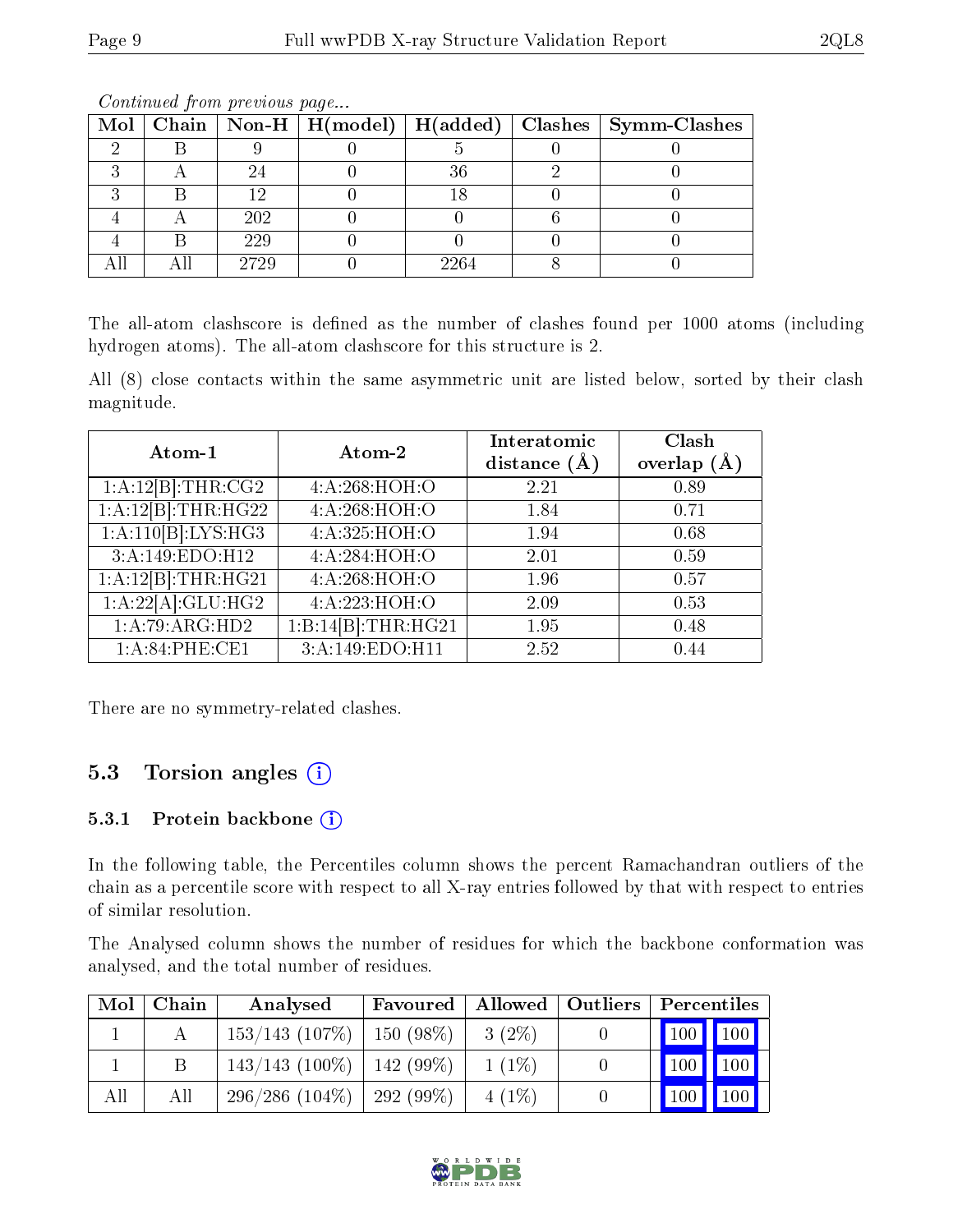There are no Ramachandran outliers to report.

#### 5.3.2 Protein sidechains  $(i)$

In the following table, the Percentiles column shows the percent sidechain outliers of the chain as a percentile score with respect to all X-ray entries followed by that with respect to entries of similar resolution.

The Analysed column shows the number of residues for which the sidechain conformation was analysed, and the total number of residues.

| Mol | Chain | Analysed                        | Rotameric   Outliers | Percentiles |                     |
|-----|-------|---------------------------------|----------------------|-------------|---------------------|
|     |       | $128/118$ (108\%)   128 (100\%) |                      | 100 100     |                     |
|     |       | $119/118$ (101\%)   119 (100\%) |                      | 100 100     |                     |
| All | All   | $247/236$ (105\%)   247 (100\%) |                      | 100         | $\vert$ 100 $\vert$ |

There are no protein residues with a non-rotameric sidechain to report.

Some sidechains can be flipped to improve hydrogen bonding and reduce clashes. There are no such sidechains identified.

#### $5.3.3$  RNA  $(i)$

There are no RNA molecules in this entry.

### 5.4 Non-standard residues in protein, DNA, RNA chains (i)

There are no non-standard protein/DNA/RNA residues in this entry.

#### 5.5 Carbohydrates  $\hat{1}$

There are no carbohydrates in this entry.

### 5.6 Ligand geometry  $(i)$

11 ligands are modelled in this entry.

In the following table, the Counts columns list the number of bonds (or angles) for which Mogul statistics could be retrieved, the number of bonds (or angles) that are observed in the model and the number of bonds (or angles) that are defined in the Chemical Component Dictionary. The Link column lists molecule types, if any, to which the group is linked. The Z score for a bond length (or angle) is the number of standard deviations the observed value is removed from the

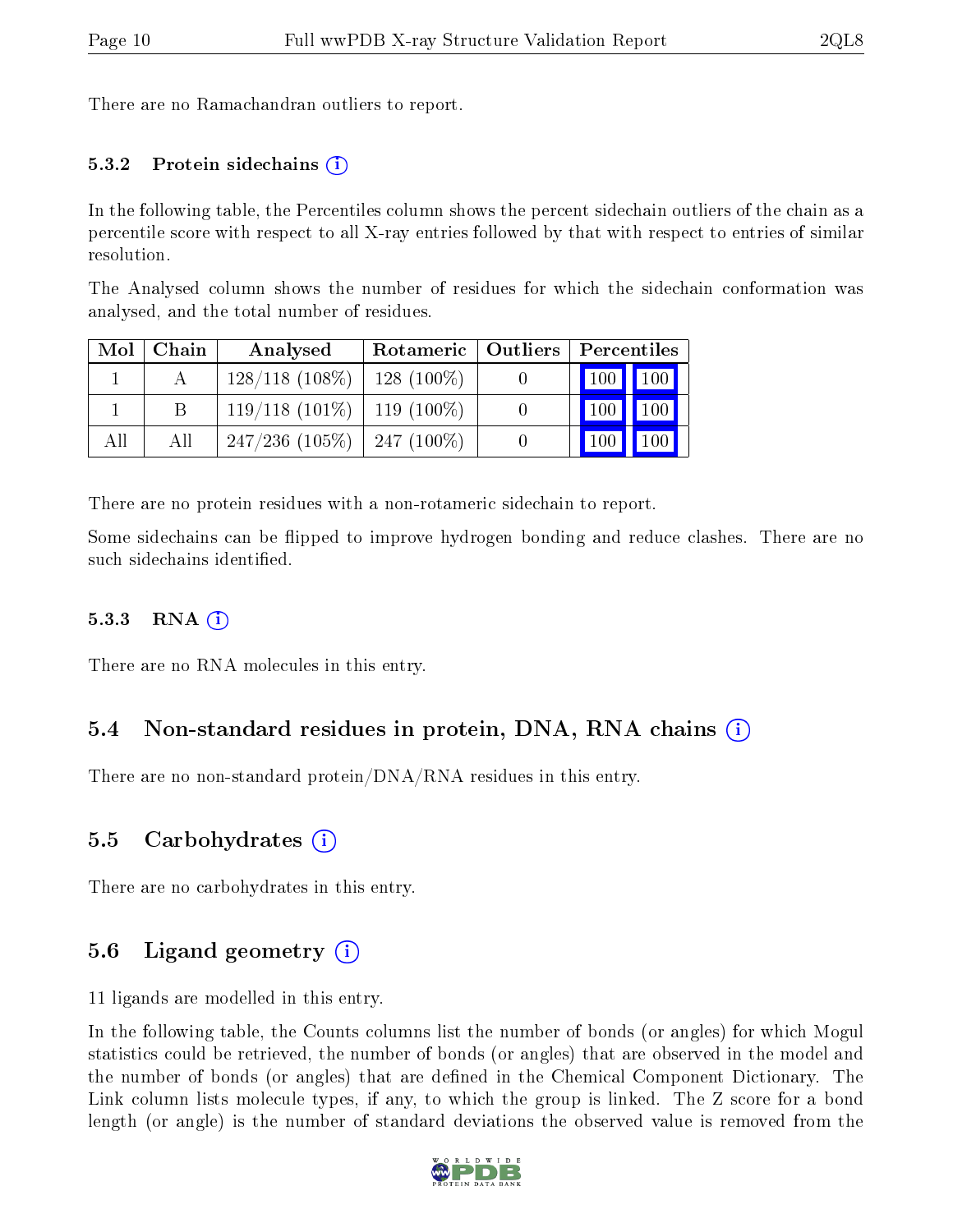| Mol            |             | Chain | Res | Link                         |        | Bond lengths |                |         | Bond angles |                |
|----------------|-------------|-------|-----|------------------------------|--------|--------------|----------------|---------|-------------|----------------|
|                | <b>Type</b> |       |     |                              | Counts | RMSZ         | Z   > 2        | Counts  | RMSZ        | # $ Z  > 2$    |
| $\mathcal{E}$  | <b>EDO</b>  | B     | 145 | $\blacksquare$               | 3.3.3  | 0.43         | 0              | 2,2,2   | 0.36        | $\theta$       |
| 3              | <b>EDO</b>  | А     | 145 | $\blacksquare$               | 3,3,3  | 0.25         | $\theta$       | 2,2,2   | 0.58        | $\overline{0}$ |
| 3              | <b>EDO</b>  | B     | 144 | $\qquad \qquad \blacksquare$ | 3.3.3  | 0.18         | $\theta$       | 2,2,2   | 0.97        | $\overline{0}$ |
| 3              | <b>EDO</b>  | А     | 146 | $\overline{\phantom{0}}$     | 3,3,3  | 0.57         | $\overline{0}$ | 2,2,2   | 0.52        | $\overline{0}$ |
| 3              | <b>EDO</b>  | А     | 148 | $\qquad \qquad$              | 3,3,3  | 0.38         | $\theta$       | 2,2,2   | 0.11        | $\overline{0}$ |
| 3              | <b>EDO</b>  | A     | 147 | $\blacksquare$               | 3.3.3  | 0.52         | $\theta$       | 2,2,2   | 0.18        | $\overline{0}$ |
| $\overline{2}$ | <b>BEZ</b>  | B     | 143 | $\qquad \qquad \blacksquare$ | 7,9,9  | 1.84         | 1(14%)         | 8,11,11 | 2.31        | 3(37%)         |
| $\overline{2}$ | <b>BEZ</b>  | А     | 143 | $\equiv$                     | 7,9,9  | 1.45         | 2(28%)         | 8,11,11 | 1.47        | 3(37%)         |
| $\mathcal{E}$  | <b>EDO</b>  | А     | 149 | $\blacksquare$               | 3.3.3  | 0.45         | 0              | 2,2,2   | 0.13        | $\overline{0}$ |
| $\mathcal{E}$  | <b>EDO</b>  | А     | 144 | $\blacksquare$               | 3.3.3  | 0.43         | $\theta$       | 2,2,2   | 0.40        | $\overline{0}$ |
| 3              | <b>EDO</b>  | B     | 146 |                              | 3.3.3  | 0.49         | $\theta$       | 2,2,2   | 0.22        | $\overline{0}$ |

expected value. A bond length (or angle) with  $|Z| > 2$  is considered an outlier worth inspection. RMSZ is the root-mean-square of all Z scores of the bond lengths (or angles).

In the following table, the Chirals column lists the number of chiral outliers, the number of chiral centers analysed, the number of these observed in the model and the number defined in the Chemical Component Dictionary. Similar counts are reported in the Torsion and Rings columns. '-' means no outliers of that kind were identified.

| Mol            | <b>Type</b> | Chain | Res | Link | Chirals | <b>Torsions</b>                                         | Rings |
|----------------|-------------|-------|-----|------|---------|---------------------------------------------------------|-------|
| 3              | <b>EDO</b>  | Β     | 145 |      |         | $1\,$                                                   |       |
| 3              | <b>EDO</b>  | А     | 145 |      |         | 0                                                       |       |
| 3              | <b>EDO</b>  | B     | 144 |      |         |                                                         |       |
| 3              | <b>EDO</b>  | А     | 146 |      |         | 0                                                       |       |
| 3              | <b>EDO</b>  | А     | 148 |      |         | $1\,$                                                   |       |
| 3              | <b>EDO</b>  | А     | 147 |      |         | 0                                                       |       |
| $\overline{2}$ | BEZ         | В     | 143 |      |         | 0<br>Ό.<br>4 <sub>1</sub>                               | 0     |
| $\overline{2}$ | BEZ         | А     | 143 |      |         | $0_{\scriptscriptstyle \perp}$<br>$^{\prime}0$ .<br>4/4 | $0$ / |
| 3              | <b>EDO</b>  | А     | 149 |      |         | 0                                                       |       |
| 3              | <b>EDO</b>  | А     | 144 |      |         |                                                         |       |
| 3              | <b>EDO</b>  | B     | 146 |      |         | 0                                                       |       |

All (3) bond length outliers are listed below:

| Mol |     |      |         |       | $\mid$ Chain $\mid$ Res $\mid$ Type $\mid$ Atoms $\mid$ Z $\mid$ Observed(A) $\mid$ Ideal(A) |          |
|-----|-----|------|---------|-------|----------------------------------------------------------------------------------------------|----------|
|     | 43  | REZ. | $C2-C1$ | 3.51  | $1.46\,$                                                                                     | . .39    |
|     | 143 | BEZ. | C6-C1   | -2.31 | .44                                                                                          | $1.39\,$ |
|     | 43  | RFZ  | $C1-C$  | 2.18  | .49                                                                                          |          |

All (6) bond angle outliers are listed below:

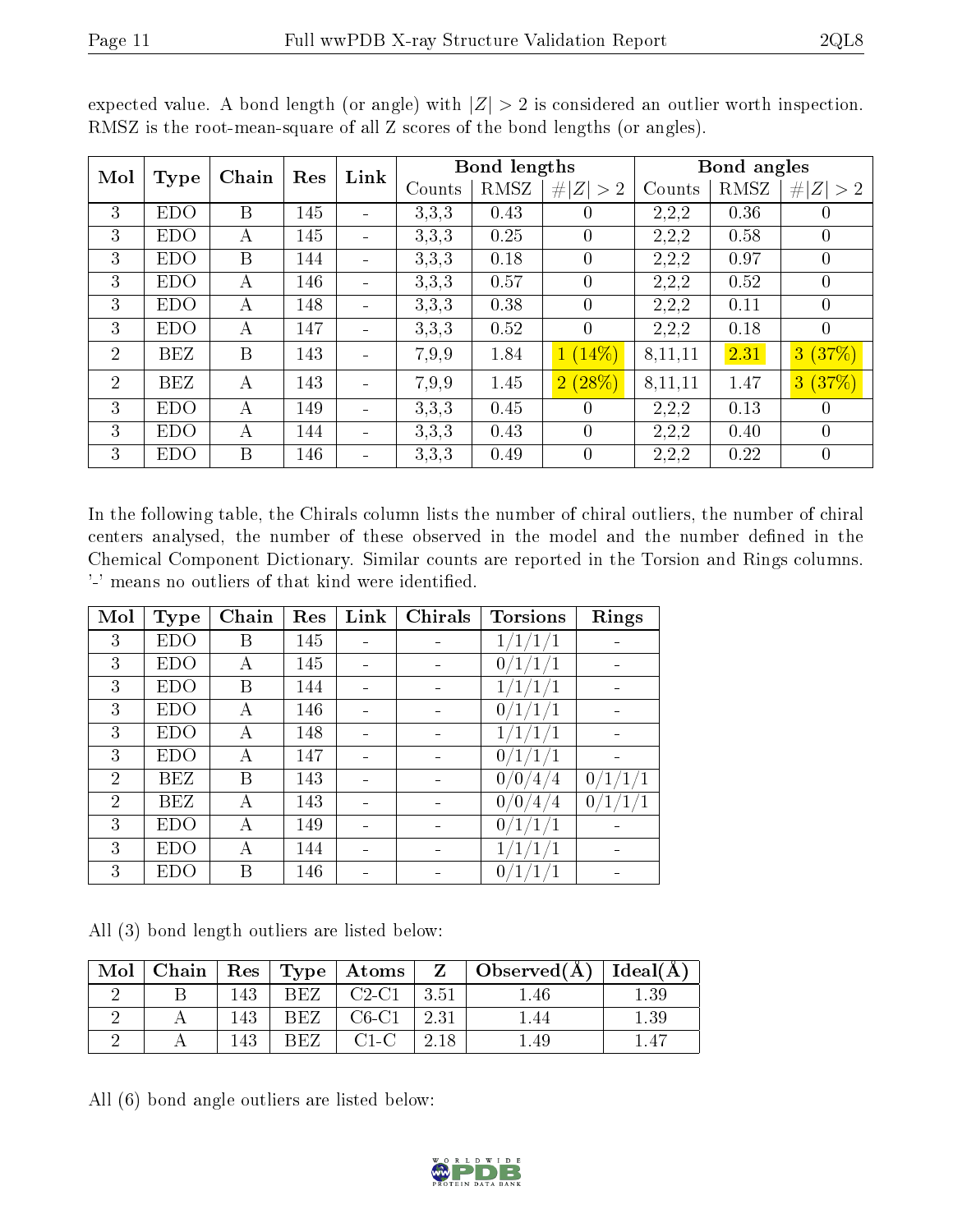|--|

| Mol            | Chain | Res | <b>Type</b> | Atoms      | Z       | Observed $(°)$ | Ideal $(^\circ)$ |
|----------------|-------|-----|-------------|------------|---------|----------------|------------------|
| 2              |       | 143 | <b>BEZ</b>  | $C3-C2-C1$ | $-4.10$ | 115.41         | 120.56           |
| $\overline{2}$ | B     | 143 | <b>BEZ</b>  | $C6-C1-C$  | $-3.26$ | 115.99         | 120.37           |
| $\mathcal{D}$  | B     | 143 | <b>BEZ</b>  | $C6-C1-C2$ | 2.93    | 123.44         | 117.59           |
| $\mathcal{D}$  |       | 143 | <b>BEZ</b>  | $C5-C6-C1$ | $-2.26$ | 117.72         | 120.56           |
| 2              | А     | 143 | <b>BEZ</b>  | $C2-C1-C$  | $-2.13$ | 117.51         | 120.37           |
| $\mathcal{D}$  |       | 143 | <b>BEZ</b>  | $C6-C1-C2$ | 2.03    | 121.64         | 117.59           |

There are no chirality outliers.

All (4) torsion outliers are listed below:

| Mol       | Chain | $\operatorname{Res}$ | Type | Atoms         |
|-----------|-------|----------------------|------|---------------|
| -3        |       | 145                  | EDO  | $O1-C1-C2-O2$ |
| $\cdot$   | В     | 144                  | EDO  | $O1-C1-C2-O2$ |
| -3        |       | 144                  | EDO  | O1-C1-C2-O2   |
| $\cdot$ 3 |       | 148                  | EDC. | $O1-C1-C2-O2$ |

There are no ring outliers.

1 monomer is involved in 2 short contacts:

|  |     |       | Mol   Chain   Res   Type   Clashes   Symm-Clashes |
|--|-----|-------|---------------------------------------------------|
|  | 149 | 1 EDO |                                                   |

# 5.7 [O](https://www.wwpdb.org/validation/2017/XrayValidationReportHelp#nonstandard_residues_and_ligands)ther polymers (i)

There are no such residues in this entry.

# 5.8 Polymer linkage issues (i)

There are no chain breaks in this entry.

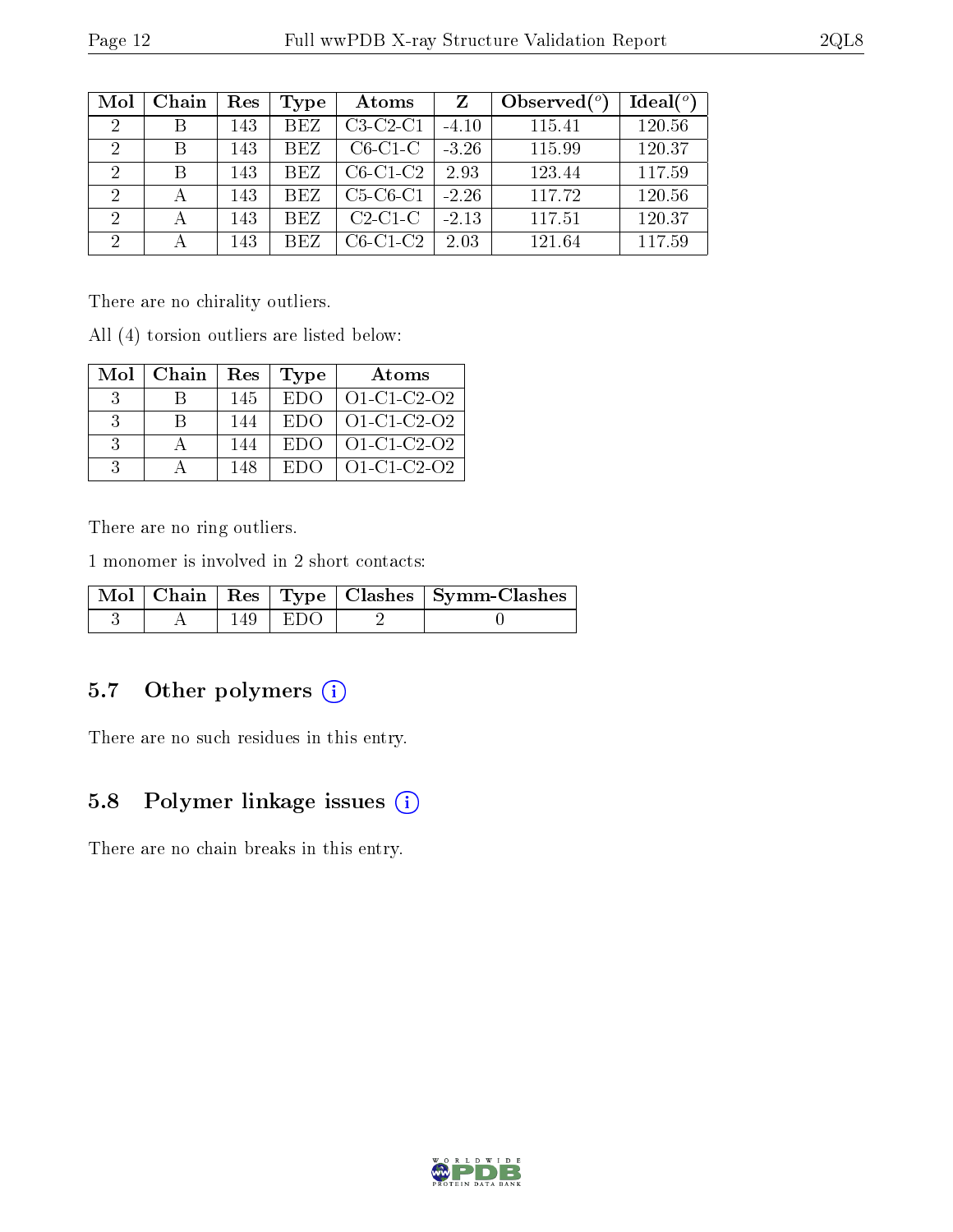# 6 Fit of model and data  $(i)$

# 6.1 Protein, DNA and RNA chains  $(i)$

In the following table, the column labelled  $#RSRZ> 2'$  contains the number (and percentage) of RSRZ outliers, followed by percent RSRZ outliers for the chain as percentile scores relative to all X-ray entries and entries of similar resolution. The OWAB column contains the minimum, median,  $95<sup>th</sup>$  percentile and maximum values of the occupancy-weighted average B-factor per residue. The column labelled ' $Q< 0.9$ ' lists the number of (and percentage) of residues with an average occupancy less than 0.9.

| Mol | Chain | Analysed        | ${ <\hspace{-1.5pt}{\mathrm{RSRZ}} \hspace{-1.5pt}>}$ | $\rm \#RSRZ{>}2$                   | $OWAB(A^2)$    | $\rm Q\textcolor{black}{<}0.9$ |
|-----|-------|-----------------|-------------------------------------------------------|------------------------------------|----------------|--------------------------------|
|     |       | $138/143(96\%)$ | $-0.08$                                               | $\mathbf{1}_{23}$ .<br>8(5%)<br>25 | 13, 19, 32, 50 |                                |
|     |       | 139/143(97%)    | $-0.10$                                               | $7(5%)$ 28<br>31                   | 12, 16, 34, 57 |                                |
| All | All   | $277/286(96\%)$ | $-0.09$                                               | 25 <br>$15(5\%)$<br>28             | 12, 18, 33, 57 |                                |

All (15) RSRZ outliers are listed below:

| Mol          | Chain            | Res            | <b>Type</b> | <b>RSRZ</b> |
|--------------|------------------|----------------|-------------|-------------|
| $\mathbf 1$  | B                | $\overline{2}$ | <b>GLN</b>  | 5.3         |
| $\mathbf 1$  | B                | 7              | <b>ASN</b>  | 3.9         |
| $\mathbf{1}$ | B                | 8              | <b>HIS</b>  | 3.5         |
| $\mathbf{1}$ | $\overline{A}$   | $\overline{2}$ | <b>GLN</b>  | 3.5         |
| $\mathbf{1}$ | $\boldsymbol{A}$ | 51             | LEU         | 3.0         |
| $\mathbf 1$  | B                | 41[A           | <b>ASP</b>  | 2.9         |
| $\mathbf 1$  | $\overline{A}$   | 41[A]          | <b>ASP</b>  | 2.9         |
| $\mathbf{1}$ | A                | 141            | <b>LYS</b>  | 2.6         |
| $\mathbf 1$  | B                | 51             | LEU         | 2.6         |
| $\mathbf{1}$ | $\boldsymbol{A}$ | 106            | PHE         | 2.5         |
| $\mathbf{1}$ | A                | 43             | PRO         | 2.4         |
| $\mathbf 1$  | B                | 142            | <b>ASP</b>  | 2.3         |
| $\mathbf{1}$ | $\boldsymbol{A}$ | 80             | <b>VAL</b>  | 2.0         |
| 1            | A                | 138            | THR         | 2.0         |
| $\mathbf 1$  | В                | 43             | PRO         | 2.0         |

# 6.2 Non-standard residues in protein, DNA, RNA chains (i)

There are no non-standard protein/DNA/RNA residues in this entry.

### 6.3 Carbohydrates  $(i)$

There are no carbohydrates in this entry.